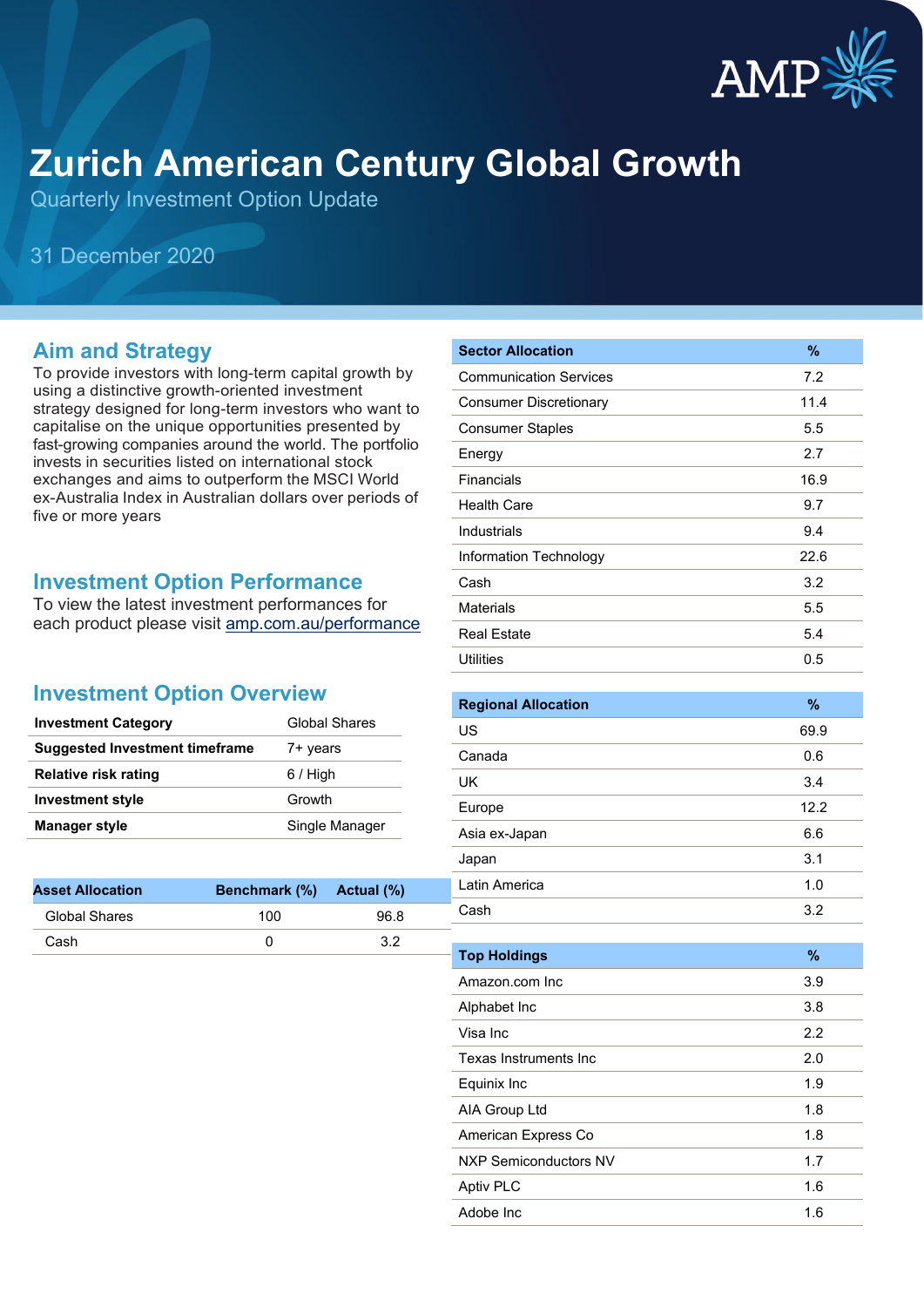#### **Investment Option Commentary**

The Fund produced a solid return in the December quarter which was ahead of the index return. For the 12 months to December 2020, the Fund is comfortably ahead of the index.

The key contributors to performance included Roku, Aptiv and Samsung Electronics.

Roku – The streaming provider continued its upward climb, as the pandemic kept consumers at home and watching more TV. Roku's deal with HBO to provide HBO Max content boosted the run late in the quarter.

Aptiv – The electric vehicle company rallied during the period on strong earnings reporting. The electric automobile industry saw a boost from the US election as the Biden administration is considered pro green technologies.

Detractors from performance included Alibaba Group Holding and Equinix.

Alibaba Group Holding – The e-commerce giant saw its stock price fall as Chinese regulators investigate its financial services arm, Ant Group. Ant Group's initial public offering cancellation last month followed founder Jack Ma's criticism of China's increasingly heavy financial regulations.

#### **Market Commentary**

The December quarter saw global equity market leadership broaden as share prices of businesses that were directly impacted by the health crisis, such as travel, entertainment, and leisure, started to recover as investors looked forward to economic reopening. Through the latter half of 2020, investors bid up more cyclical businesses in anticipation of an inflection in global economic growth.

Global markets have quickly priced to accommodate economic recovery after positive vaccine news from three separate drug companies. Market leadership has shifted from defensive stay-at-home stocks, which have led year to date, to cyclically oriented names as the potential for normalised economic activity improves. Beneficiaries included banks, travel, energy, commodities and automobile stocks.

#### **Outlook**

The portfolio continues to invest in companies where business fundamentals are believed to be improving and there is high conviction that the improvement is sustainable.

The investment team are focused on discovering companies with sustainable growth drivers and the financial strength to navigate the current environment. However, they have started to look for opportunities where fundamentals are in the early stages of inflecting higher, helped by economic normalisation.

In many instances, these opportunities are being made available at attractive risk/reward levels. Some of these businesses, which currently sport low multiples, have the potential to generate higher returns as the economic cycle turns, demand recovers and earnings reaccelerate from a very low base. The investment team has selectively increased the Fund's exposure in certain businesses levered to travel, leisure activity and cyclical economic expansion.

Secular growers remain attractive with the recent health crisis reinforcing the sustainability of many secular trends, such as digitisation, cloud computing, 5G network rollout and data centre expansion. While other opportunities continue to gain momentum, including the trend toward vehicle electrification and autonomous driving, many of these investment opportunities remain highly attractive.

The impact of the COVID-19 health crisis provided an unanticipated boost for many businesses. In some cases, COVID-19 beneficiaries saw growth trends accelerate past a more natural progression. As the tailwind from the virus fades, growth comparisons will become tougher for some of these businesses over the next few quarters. The investment team will look to trim those exposures to reflect potential slowing trends and negative earnings revisions.

The investment team believes the portfolio is balanced and not overly exposed to high-momentum COVID-19 beneficiaries. The Fund's bottom-up process, focus on identifying inflection points and investing in sustainable growers with reasonable risk/reward trade-off, should help dampen portfolio volatility at this critical point in the market cycle.